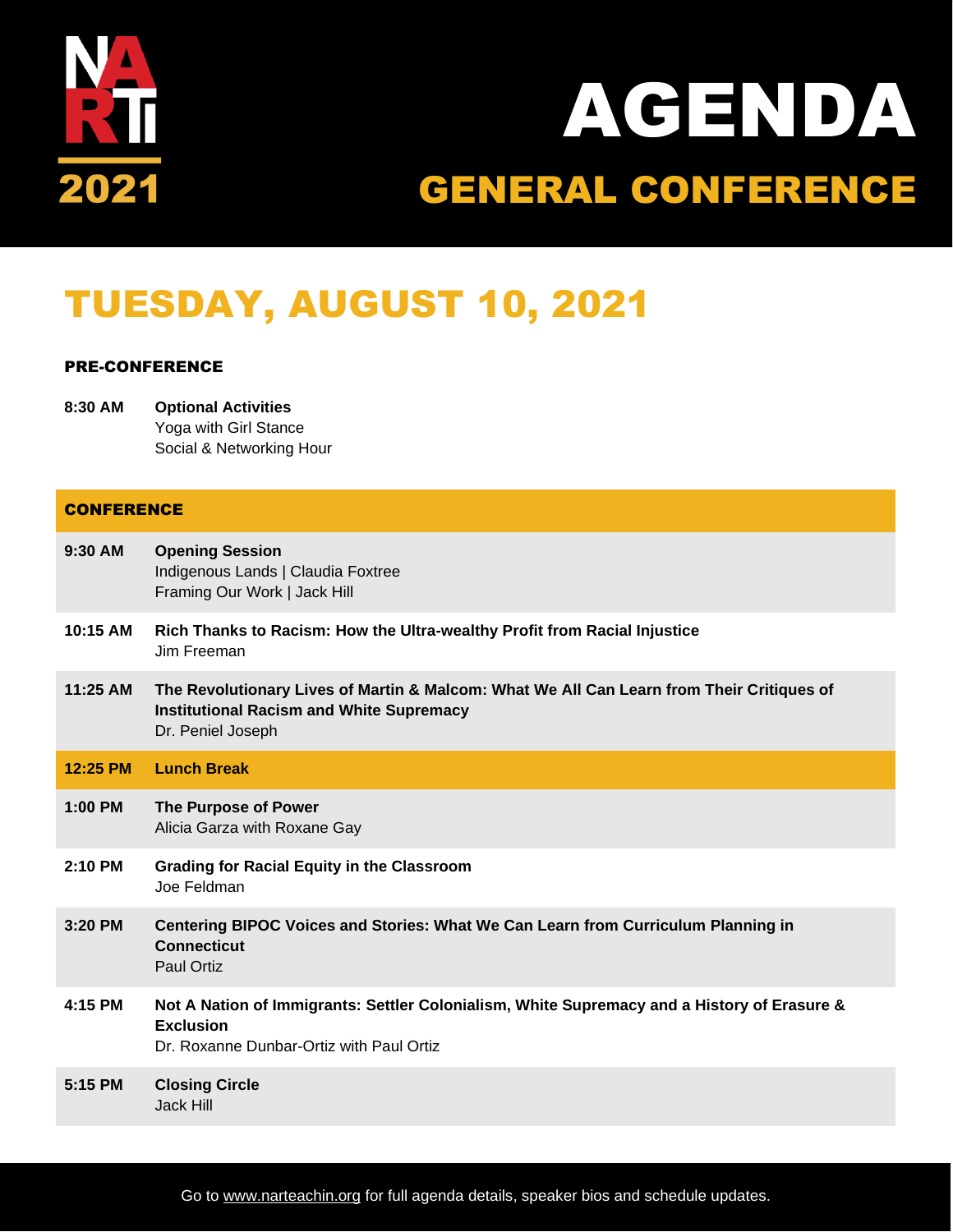

# AGENDA GENERAL CONFERENCE

## WEDNESDAY, AUGUST 11, 2021

### PRE-CONFERENCE

**8:30 AM Optional Activities** Yoga with Girl Stance Social & Networking Hour Affinity Groups Educators Connect

| <b>CONFERENCE</b> |  |
|-------------------|--|

| $9:30$ AM | <b>Framing Our Work</b> |
|-----------|-------------------------|
|           | Jack Hill               |

- **10:00 AM Me and White Supremacy: Combat Racism, Change the World, and Become a Good Ancestor** Layla Saad with Jack Hill
- **11:15 AM Raising White Kids in a Racially Unjust World** Jennifer Harvey

|           | 12:15 AM Lunch Break                                                                                                  |
|-----------|-----------------------------------------------------------------------------------------------------------------------|
| 12:55 PM  | <b>What Racial Literacy Means Now</b><br>Dr. Howard Stevenson with Deborah Donahue-Keegan                             |
| $2:00$ PM | Why Voices and Stories Matter: Amplifying the Voices and Lived Experiences of Asian Americans<br>Cathy Park Hong      |
| $3:05$ PM | They Must See Us: The Power & Role of Black Women in American History<br><b>Richard Rothstein</b>                     |
| 4:15 PM   | The Color of Law: A Forgotten History of How Our Government Segregated America<br>Dr. Rebecca Hall with Koritha Mitch |
| 5:00 PM   | <b>Closing Circle</b><br>Jack Hill                                                                                    |